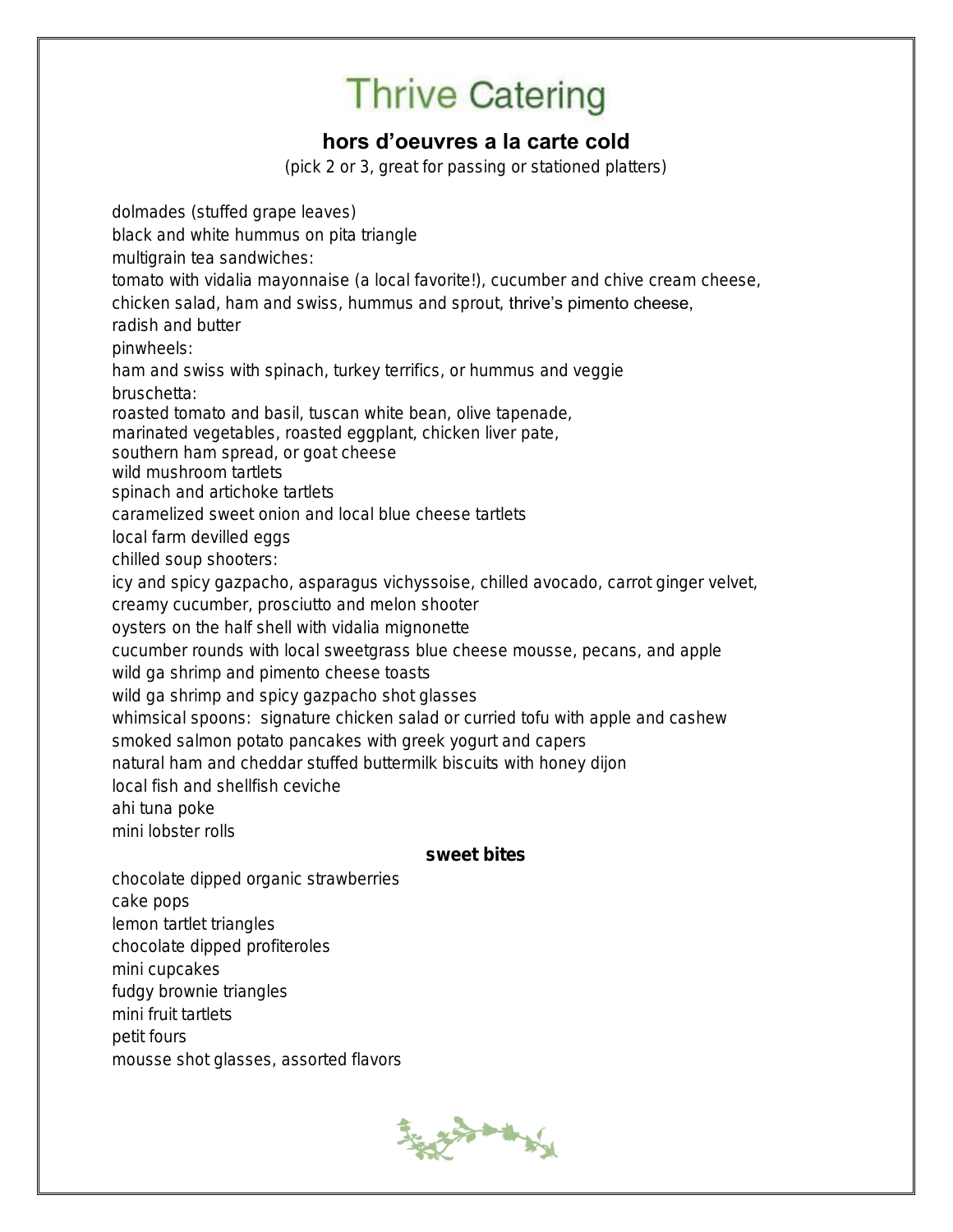### hors d'oeuvres a la carte hot

(pick 2 or 3, great for passing or stations)

asian edamame or kale dumpling (v) chicken lemongrass dumpling spicy pork and cabbage dumpling classic mini franks in a blanket with honey dijon and bbq sauce oven fried dill pickle slices with remoulade spanakopita triangles loaded red potatoes topped with hunter farm bacon beerbattered chicken fingers with 2 sauces warm soup shooters: spiced pumpkin or tomato basil bisque w/ grilled cheese toast she-crab soup or wild ga shrimp bisque vegetable spring rolls with sweet chili sauce vegetable samosas with curry sauce veggie stuffed mushrooms chicken and corn fritters or zucchini and corn fritters asparagus wrapped in puff pastry wild mushroom tartlets mini coney island dog with sauerkraut and mustard mediterranean ratatouille tart fire roasted veggie empanada with cheese chicken and cheese quesadilla cone quince manchego filo star with toasted almonds mini healthy ham and cheddar or roast tomato and cheddar buttermilk biscuits chicken and waffles with honey gravy farmhouse macaroni and cheese bites wild ga shrimp and freeman's mill stoneground grits cups bluffton oysters with spinach artichoke gratinee candied bacon lollipops bacon wrapped scallops wild salmon cakes or shrimp cakes with chipotle remoulade lobster empanada braised short rib and manchego empanada shrimp and corn fritters sesame chicken sate with spicy peanut sauce buffalo chicken springrolls with blue cheese sauce tempura shrimp with dipping sauce bacon wrapped sirloin and gorgonzola skewered local sausages, with pepper, onion, and mustard sauce hunter cattle grassfed beef koftas with tzatziki sauce

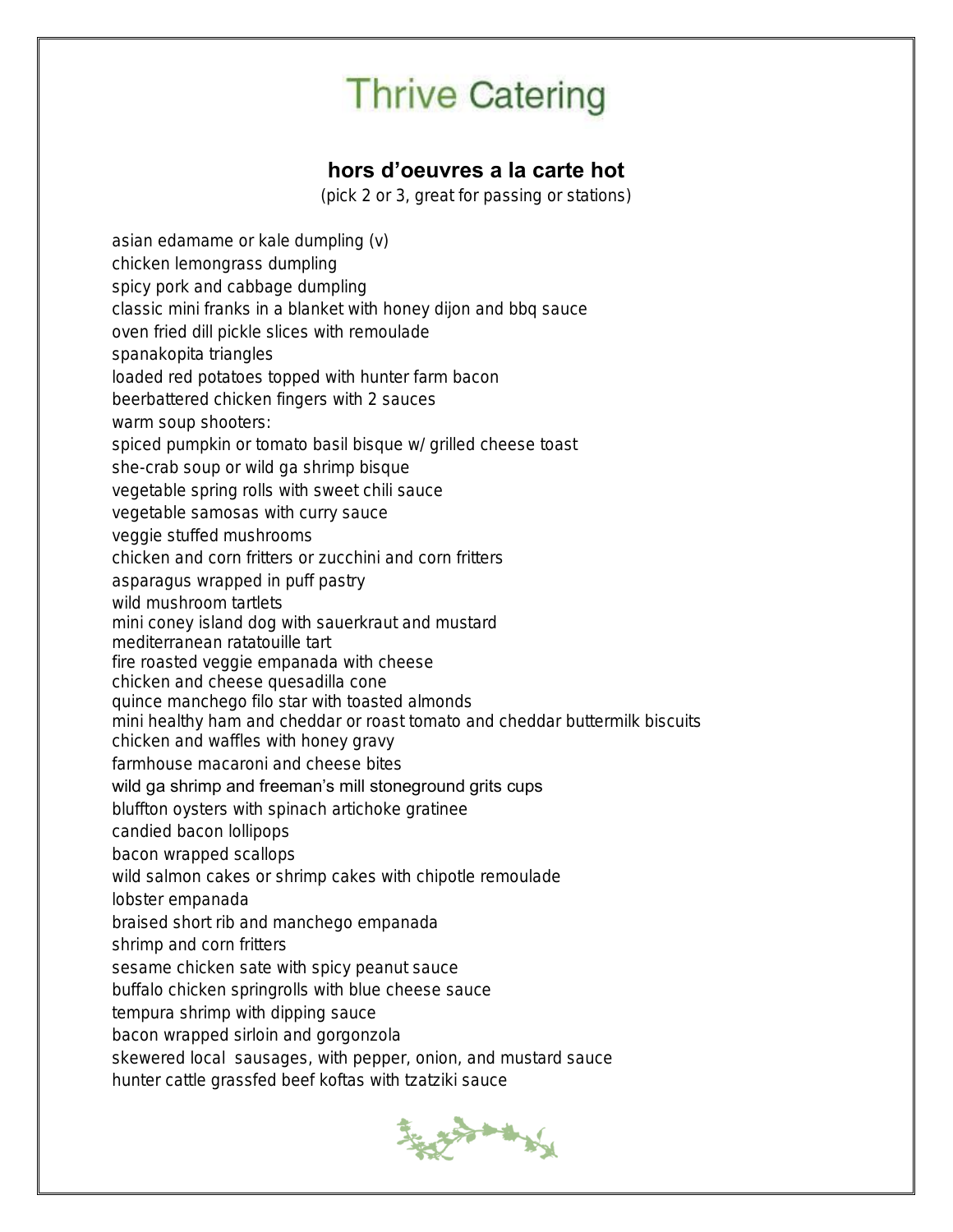truffle parmesan fries or poutine

#### jalapeno spiked battered avocado fries with dipping sauce

mini shrimp tacos

chorizo stuffed bacon wrapped medjool dates

lobster cobbler

cheddar and green chili stuffed churro bites with dipping sauce

asian bbq pork buns

crabcakes w/chili remoulade

lobster and corn fritters

moroccan lamb cigars in filo

sliders:

#### american kobe beef, savannah river farm bbq'd pork,

crabcake, or philly cheese steak

marinated beef satay with sweet chili sauce

onion, country ham, fontina grit puppies

individual lamb chops with apricot mint sauce

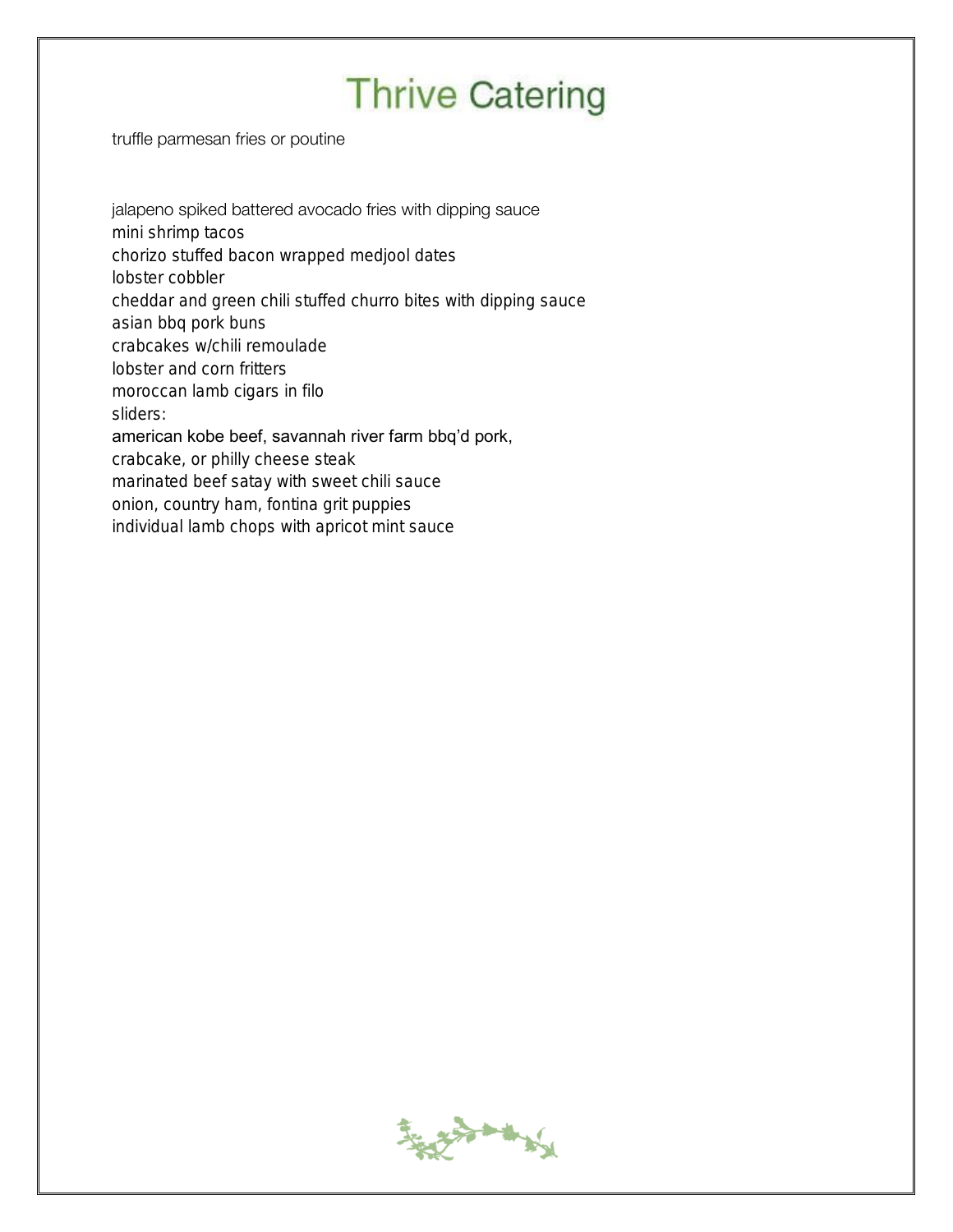appetizer displays

thrive's signature spiced mixed nuts

whimsical cheese straw vase: a beautiful centerpiece made with parmasan and herbs

organic tortilla chips and pico di gallo or pita chips with hummus, served in small snack bowls

additional dips: hummus, pico di gallo, white or black bean dip spinach artichoke, blue cheese, smoked fish dip, radish dip, pimento cheese

eye-catching fresh sliced seasonal fruit display

bruschetta: mix and match toppings such as roasted tomato and basil, tuscan white bean, olive tapenade, marinated vegetables, roasted eggplant, chicken liver pate, southern ham spread, or goat cheese…

multigrain tea sandwiches:

tomato with vidalia mayonnaise (a local favorite!), cucumber and chive cream cheese, signature chicken salad, ham and swiss, hummus and sprout, thrive's pimento cheese, radish and butter…

pinwheels: ham and swiss with spinach and dijon, italian meats, turkey terrifics, or hummus and veggie

trio of dips and crudite vegetables: a colorful and tasty assortment of local seasonal vegetables, with gourmet chips and toasts and choice of 3 dips such as: organic hummus, spinach and artichoke, local radish dip, flatcreek blue cheese, or roasted eggplant,…

the art of the tart:

bite-size tarts of varied shapes and flavors (choose 3): smoked salmon and goat cheese, wild mushroom, local bacon and potato, spinach and artichoke, caramelized onion and blue cheese, mini quiches...

mediterranean antipasti:

marinated vegetables, dolmades, hummus, roasted tomato bruschetta, olives, fresh mozzarella, assorted salamis, and feta